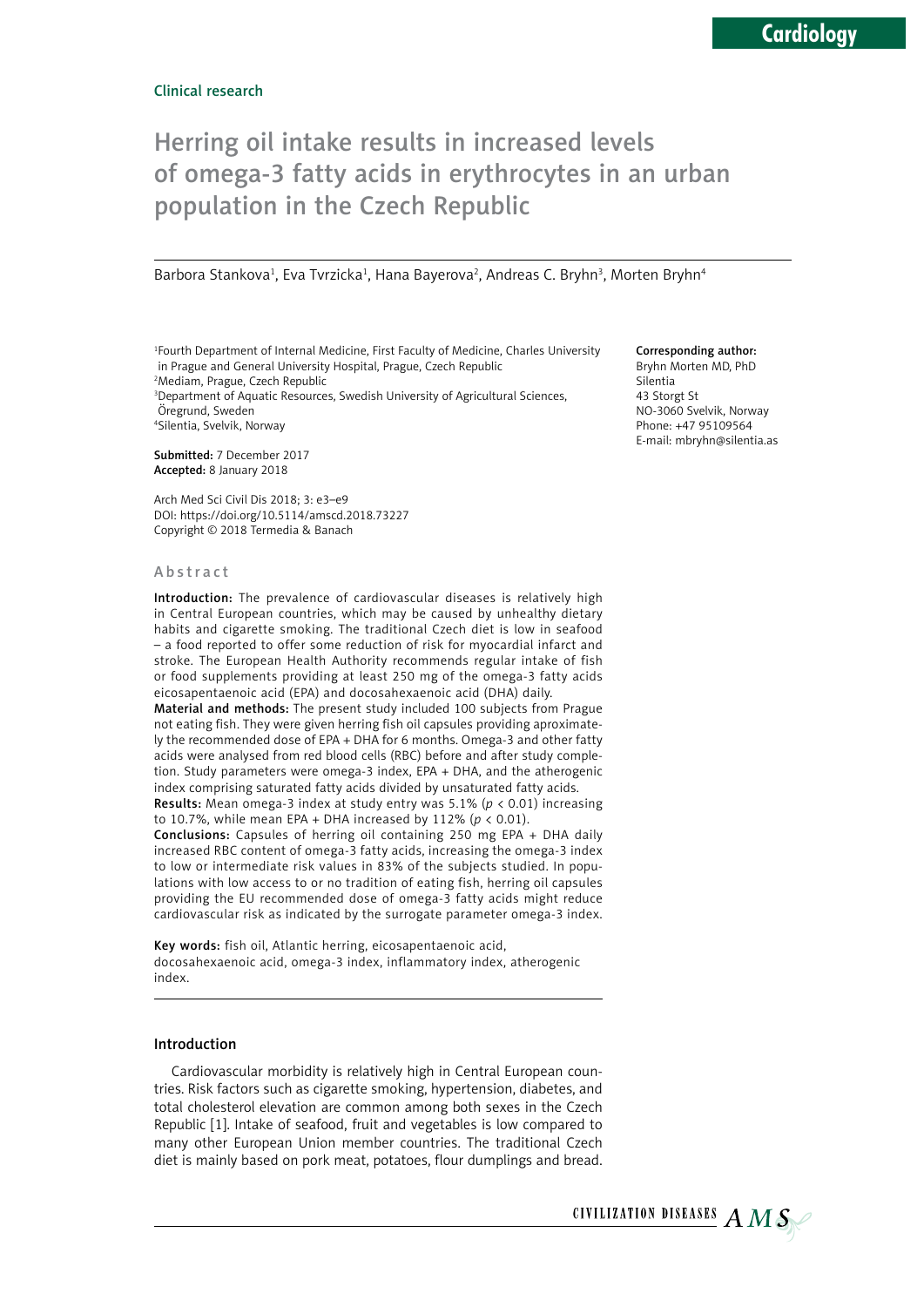Seafood is expensive and not easily accessible. It is quite common not to eat fish at all.

A large number of epidemiological studies have demonstrated the cardio-protective effect of regular intake of fish. On the other hand, intervention studies using products containing the marine omega-3 polyunsaturated fatty acids eicosapentaenoic acid (EPA; 20 : 5 *n*-3) and docosahexaenoic acid (DHA; 22 : 6 *n*-3) have shown conflicting results [2–9]. However, recent data from controlled trials conclude that EPA/DHA may be associated with reducing risk of cardiovascular disease, with a greater benefit observed among higher-risk populations [10].

Analysis of the EPA/DHA concentration in red blood cells' (RBC) phospholipid membranes is a method to establish seafood intake over time more accurately compared with food frequency questionnaires [11]. In comparison with plasma analyses, RBC have the strongest association with cardiac tissue omega-3 fatty acid concentrations, and therefore analysis of EPA/DHA in RBC is currently the most promising method for cardiovascular disease risk evaluation [12]. The omega-3 index relates the concentration of EPA/ DHA to the total content of 24 other fatty acids in the RBC phospholipid membrane [13]. A population of non-or low seafood eaters is reported to have an average omega-3 index around 4% [14–16]. Values  $\geq 8\%$  indicate optimal risk prevention of cardiovascular disease [11]. Omega-3 supplementation has demonstrated a significant increase of the omega-3 index in placebo-con-

|                     |  | Table I. Fatty acid composition of the herring oil |  |  |
|---------------------|--|----------------------------------------------------|--|--|
| capsules in percent |  |                                                    |  |  |

| FA/ID           | <b>FA %</b>    | Abbreviations |
|-----------------|----------------|---------------|
| C14:0           | 7.20           |               |
| C16:0           | 14.40          |               |
| $C$ 18 : 1 n-9  | 10.3           |               |
| $C18:2n-6$      | 1.9            |               |
| $C$ 18:3 n-3    | 1.2            | <b>ALA</b>    |
| $C.18:4n-3$     | 3.2            | <b>STA</b>    |
| $C$ 20:1 n-9    | 12.3           |               |
| $C$ 20:4 n-6    | 0.3            |               |
| $C$ 20:4 n-3    | 0.5            |               |
| $C$ 20:5 n-3    | $\overline{7}$ | EPA           |
| $C$ 22 : 1 n-11 | 22.8           |               |
| $C$ 22 : 5 n-3  | 0.7            | <b>DPA</b>    |
| $C$ 22:6 n-3    | 7.5            | <b>DHA</b>    |

*ALA –* α*-linolenic acid, STA – stearidonic acid, EPA – eicosapentaenoic acid, DPA – docosapentaenoic acid, DHA – docosahexaenoic acid.*

trolled trials [17]. Due to the lack of fish in the diet, and a high intake of saturated fatty acids, it is expected that the omega-3 index values could be low in the Czech Republic, indicating high cardiovascular risk.

The objective of the present study was to establish actual omega-3 index values in a typical urban Czech population and to reveal whether this index could be increased by administration of fish oil capsules for 6 months providing the daily dose of 400 mg EPA/DHA, as recommended by EU Health Authorities [18]. The intention was to include a diverse sample of individuals with regard to age distribution. The participants were healthy individuals or patients present with risk factors for cardiovascular disease. The fish oil used was from the Atlantic herring species (*Clupea harengus*) caught in the North Atlantic. The oil, mainly in the form of triacylglycerol, is low in environmental pollutants and heavy metals, containing about 20% of omega-3 fatty acids combined with 50% mono-unsaturated fatty acids. The most common fish oil used for food supplements is anchovy oil, which is higher in omega-3 fatty acids compared to herring oil: EPA 20.5% and DHA 13% (values taken from the commercial product EPAX3000TG, Pelagia AS). Regarding monounsaturated fatty acids, herring oil contains almost 23% cetoleic acid (C 22 : 1 *n*-11) compared to less than 2% in anchovy oil. The content of the other monounsaturated fatty acid oleic acid (C 18 : 1 *n*-9) is about the same in both oils (Table I).

This combination of omega-3 and monounsaturated fatty acids is known to have beneficial health effects as being the common fatty acids of the Mediterranean diet.

One of the beneficial effects of omega-3 fatty acids in the prevention of cardiovascular disease probably reflects amelioration of vascular inflammation [19]. The secondary objective of this study was to characterize the effect of the omega-3 intervention on the RBC content of fatty acids with known pro-atherogenic potential, such as palmitic acid (C16 : 0), namely in the context of the whole fatty acid composition of RBC phospholipids.

#### Material and methods

# **Subjects**

One hundred individuals having low (less than two fish meals per month) or no intake of seafood, taking neither fish oil capsules nor cod liver oil, were recruited from an average adult population in Prague, Czech Republic. The subjects were healthy clinic personnel and their relatives and friends and about the same number of outpatients followed up in the clinic (Mediam, Prague) for uncomplicated arterial hypertension and type 2 diabetes mel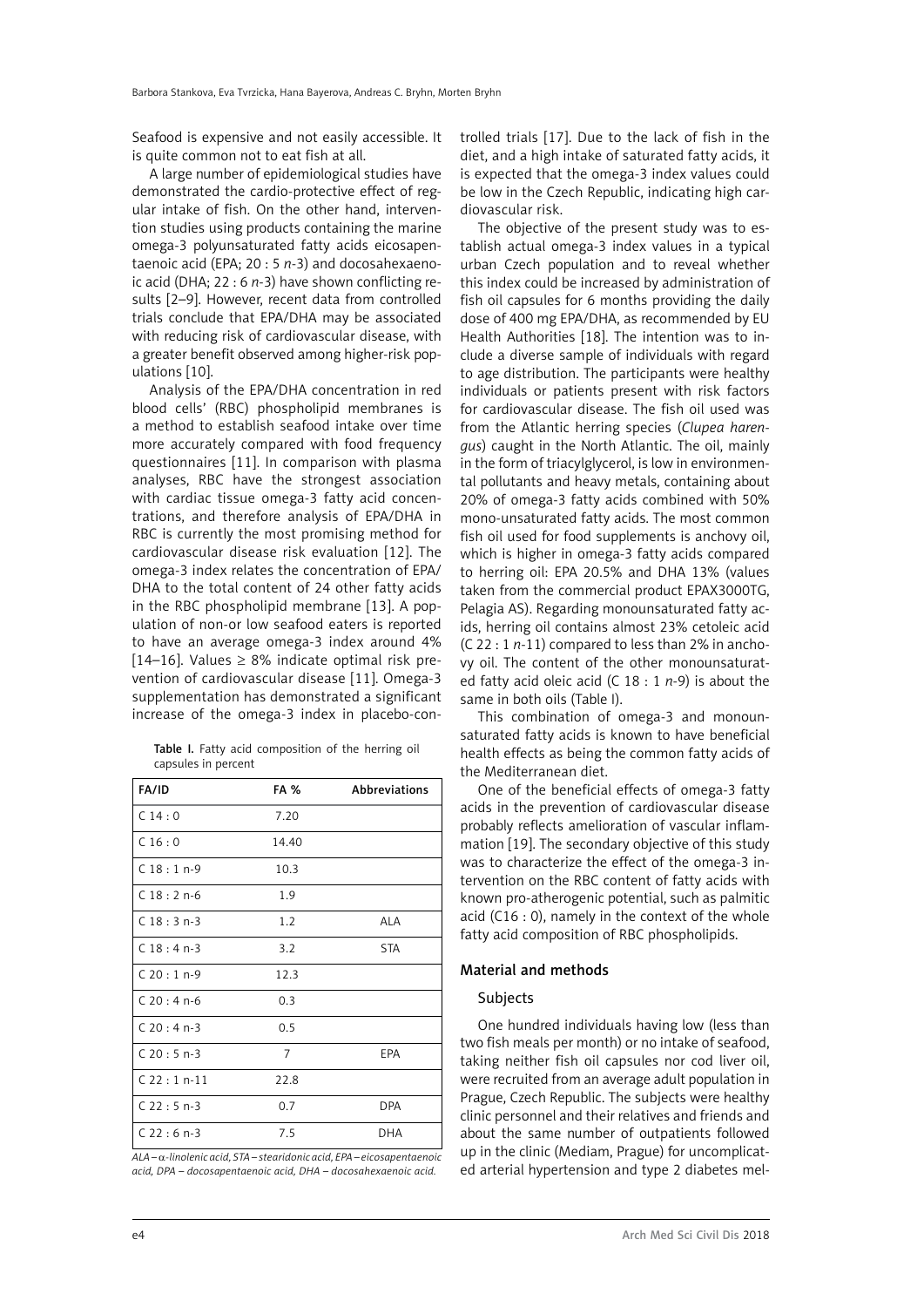litus. Participants were given written information about the study in Czech language containing information about possible adverse effects and benefits as well as their right to withdraw from the study at any time should they want to. The study was conducted in accordance with the principles of the Declaration of Helsinki (2008 revision) and with approval from the local Ethical Committee.

During the first visit the individuals were asked to give their written consent to participate in the study, and fill in a 1-month diet-recall form containing questions regarding intake of seafood products as well as cod liver oil and fish oil supplements. Individuals having more than two fish meals per month were not included in the study. Subjects on anti-coagulation medication such as warfarin and dabigatran were excluded from the study due to possible bleeding complications. Anti-platelet therapies such as aspirin were allowed. Each month the physicians contacted the participants by phone asking for adverse experiences and checking that the participants were taking the capsules as instructed. The participants were asked to contact the responsible physician should an adverse effect occur. After inclusion in the study two blood specimens were drawn and the same procedure was repeated at the visit 6 months later.

# Study medication

The participants were given two 1 g capsules of OceanSilver herring oil every morning together with breakfast. Each capsule contained 200 mg of EPA/DHA; fatty acid composition of the herring oil is shown in Table I. The capsules were not to be taken on an empty stomach because this could reduce effective uptake of EPA/DHA and increase the risk of eructation. Each participant was given boxes containing the total number of capsules to be taken during the study period of 6 months (about 360 capsules). The boxes were labelled "fish oil capsules", the name of the responsible physician along with the participant's initials and a consecutive number identifying the participant. They were told to store the boxes at room temperature.

# Blood sampling and storage

Venous blood was collected into two 10-ml Vacutainer tubes with K.2.EDTA spray. Erythrocytes were separated from plasma by centrifugation at 2000 g at 4°C for 10 min. The plasma was removed and an equal volume of acid-citrate-dextrose solution was added to the packed cells. Subsequently, the aliquots of erythrocytes were stored at –80°C. Analyses for fatty acids were performed within 1 week.

# Fatty acid extraction and analysis

Erythrocytes were thawed and washed 3 times with ice-cold isotonic saline to remove the buffy coat. The packed cells were lysed with 30 ml of cold distilled water and centrifuged at 20 000g at 10°C for 20 min to form a tight pellet. Supernatant was removed, and the above procedure was repeated 2 times or until the supernatant was clear. Then, 0.3 ml of the suspension was mixed with 0.7 ml of 0.9% saline and lipids were extracted from the erythrocyte membranes by the method of Folch *et al.* [20] using dichloromethane instead of chloroform [21].

Samples were transmethylated to FAME with 1 M sodium methoxide in dry methanol under a nitrogen atmosphere in darkness, for 60 min at ambient temperature. The reaction mixture was then neutralized with 1 M acetic acid. Methyl esters were extracted into hexane and passed through a column (5 × 20 mm) of anhydrous sodium sulphate. Extracts were dried under nitrogen, dissolved in an appropriate volume of isooctane and stored at –80°C until analysed. Gas chromatography was performed with a Trace GC gas chromatograph combined with an AS 2000 autosampler (Thermo Finnigan, USA). The chromatograph was equipped with a capillary split/splitless injector and flame ionization detector (FID).

Analyses of FAME were performed on a fusedsilica capillary column coated with 0.25 μm chemically bonded stationary phase Select FAME (100 m, 0.25 mm I.D., Agilent Technologies, The Netherlands). The oven temperature was programmed from 80°C to 120°C at 4°/ min, to 270°C at 2°/min, then isothermal for 25 min. The injector and detector temperatures were 250 and 270°C, respectively. Hydrogen carrier gas was maintained at a head pressure of 70 kPa and split flow 10 ml/min, splitless time 0.25 min. Integration software Clarity (Data Apex Ltd. Prague, Czech Rep.) was used for data acquisition and handling. Fatty acid methyl esters from 12 : 0 to 24 : 1n9 were separated, identified and expressed as percent of total.

# Data collection

Patient data were collected in Case Report Forms. Sex, age, weight and length were recorded. Body mass index (BMI) was computed.

# Statistical analysis

All of the analysed variables showed high resemblance to normal distribution curves. Consequently, standard *t*-tests were performed in Microsoft Excel to compare results before and after treatment. The 95% confidence level was used to indicate statistical significance, and *p*-values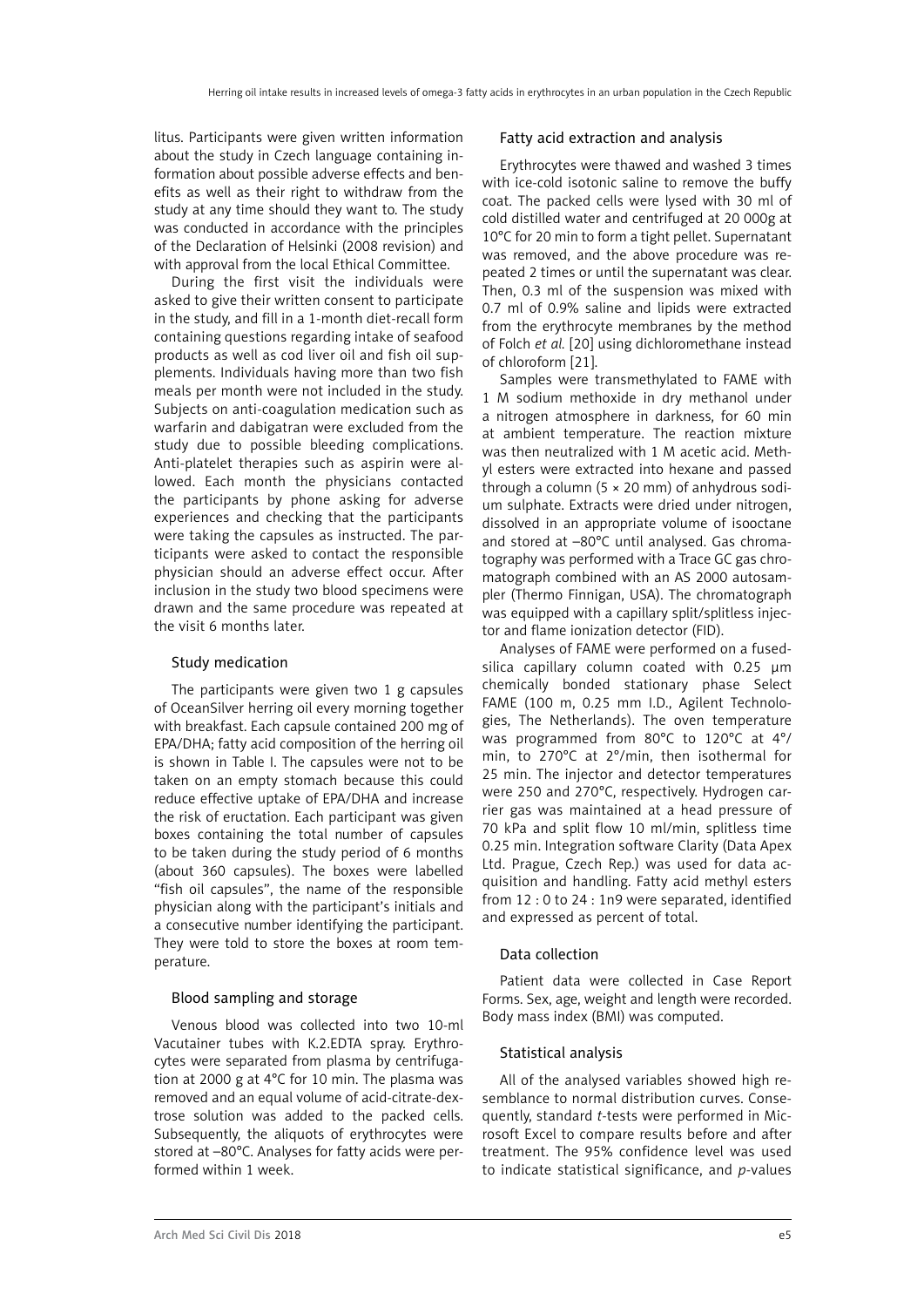were provided for each *t*-test. In addition, mean values and standard errors of the mean were calculated to be displayed in the bar chart figures below.

#### Results

## Experimental cohort

One hundred subjects were included in the study. One left for permanent stay abroad and was registered as a dropout but inclusion data were used for calculation of the omega-3 index. Of the other 99 subjects, 61 were female and 38 male. Adverse effects were uncommon and reported in only four subjects complaining of eructations. A change from morning to evening dosing solved the problems and no one was lost to follow-up due to adverse effects.

Age distribution is given in Figure 1 and BMI distribution is shown in Figure 2.

#### Omega-3 index

The mean omega-3 index at study inclusion in 100 subjects was 6.6 % with maximum value 45.1% and minimum value 0.3 %. Omega-3 index values in humans seldom exceed 15%. Values around 20% have been reported in dolphins feeding on fish only [22]. We have no explanation for the extreme values exceeding 20% in four subjects with no intake of seafood (re-analysis of the samples revealed reproducibility of the results; not shown). The 4 subjects were excluded as outliers and not included in the final evaluation. Finally the study included 95 people having a mean omega-3 index at study inclusion of 5.1%. The omega-3 distribution of the population including 95 subjects is shown in Figure 3. After the 6-month intervention, the mean omega-3 index had increased to 10.7%. The difference between means is statistically significant ( $p < 0.01$ ), Figure 4. Fifty-seven of the participants (60%) reached an omega-3 index  $\geq$  8%, considered as an optimal value regarding cardiovascular risk, while 22 (23%) had an index between 5 and 8, indicating "intermediate cardiovascular risk" [13].

Regarding the absolute contents of fatty acids, the mean EPA + DHA concentration was 0.50  $\mu$ g/ ml at inclusion (max: 1.88 and min: 0.03) and it increased to 1.06 µg/ml (max: 3.66 and min: 0.07) in response to the intervention. The difference between means was statistically significant (*p* < 0.01) (Figure 5). The individual omega-3 fatty acids increased to the same extent with mean EPA from 0.13 to 0.27 µg/ml and mean DHA from 0.37 to 0.78 µg/ml.





Figure 2. Body mass index distribution of the 100 study subjects







*Mean values ± SEM; significantly different p < 0.01.*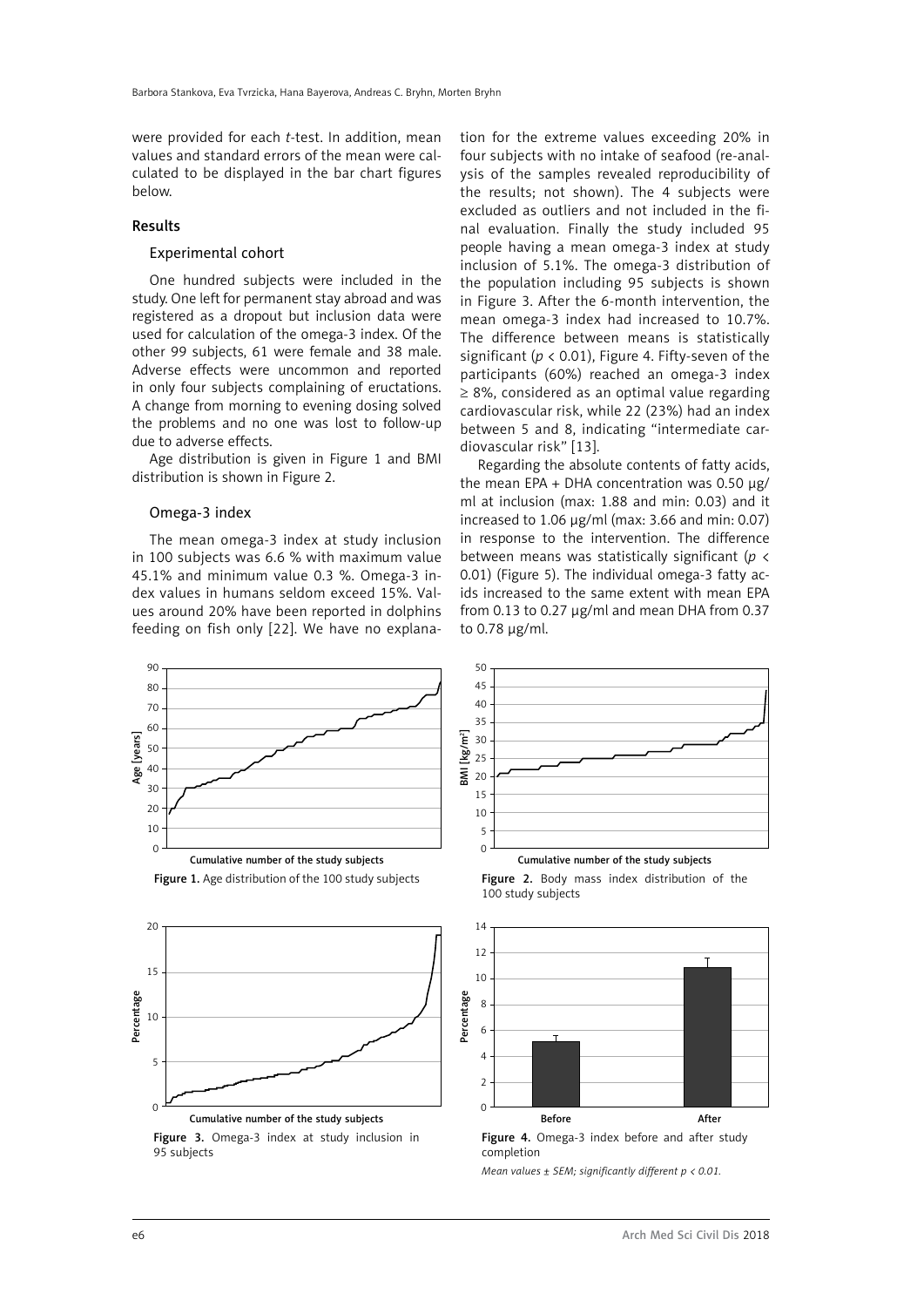The omega-3 index is influenced as much by denominator fatty acids such as saturated fatty acids and mono-unsaturated fatty acids as by nominator fatty acids EPA + DHA. Mean sum of saturated fatty acids was 51.16 µg/ml at inclusion (max: 63.20, min: 40.12) and at study end 45.84  $\mu$ g/ml (max: 61.45, min: 35). The difference did not reach statistical significance. Among the fatty acids the level of palmitic acid (C16:0) was 27.66 µg/ml at inclusion (max: 38.81, min: 20.47) and decreased to 24 µg/ ml (max: 30.14, min: 18.38) at study end (*p* < 0.05). Other saturated fatty acids were not significantly reduced. Therefore, a C16 : 0 reduction in the denominator did add to the increased omega-3 index after 6 months of treatment.

## Atherogenic index

The atherogenic index reflects an increased risk of developing myocardial infarction or stroke in the face of high intake of saturated fatty acids. In this index, saturated fatty acids C12 : 0, C14 : 0, and C16 : 0 are in the nominator and the polyunsaturated omega-3 and omega-6 fatty acids together with the mono-unsaturated fatty acids are in the denominator [23]. A high atherogenic index would transfer into risk of atherosclerotic diseases. The atherogenic index was reduced from 2.27 to 1.17 in response to the intervention (Figure 6), a difference not reaching statistical significance. Only a small reduction in monounsaturated fatty acids was recorded (mean 33.64 µg/ml before and 30.99 µg/ml at study end).

In summary, our data strongly indicate that the increase in omega-3 index and the reduction of the atherogenic index in response to the intervention were mainly caused by a significant increase in EPA + DHA. A reduction of saturated fatty acid C16 : 0 was unexpected but adds to the positive effects obtained by OceanSilver herring oil capsules on the omega-3 index as well as the atherogenic index.

#### Discussion

The study demonstrated that the omega-3 index in the urban population in the Czech Republic was relatively low, indicating a high risk for cardiovascular disease [24]. However, the average number was somewhat higher than expected based on comparisons with other populations having no or low intake of seafood [14–16].

The population reported consisted of 95 subjects (100 subjects minus one drop-out and four outliers omitted from analyses), with a normal age and BMI distribution having adhered to a study medication of two herring oil capsules daily for 6 months. The omega-3 index increased significantly, bringing the average value from 5.1 to 10.7%, meaning that most of the participants were brought into values defined as optimal regarding risk for cardiovascular disease. Sixty percent of the study population reached omega-3 index values ≥ 8%, indicating "low cardiovascular risk", and 23% reached values between five and eight, indicating "intermediate risk". Therefore, as much as 83% of the study population reduced their cardiovascular risk significantly by two capsules of the herring oil product. Only 17% could be regarded as non-responders, probably indicating a need for a higher dose.

The omega-3 index is a complex parameter due to the fact that the actual value is dependent not only on the EPA + DHA values, but also on a range of saturated, monounsaturated, and poly-unsaturated fatty acids located in the denominator. In response to the intervention in the study, the EPA + DHA values increased significantly from 0.50 µg/ ml to 1.06 µg/ml, an increase of 112%. High EPA + DHA values alone are associated with reduced risk of cardiovascular disease [2, 25]. Therefore, the increase is very positive and in itself indicative for a preventive effect against cardiovascular disease. At the same time, low levels of the saturated fatty acid palmitic acid (C16 : 0) would be recognized as



Figure 5. EPA + DHA in red blood cells before and after study completion

*Mean values ± SEM; significantly different p < 0.01.*



Figure 6. Atherogenic index: saturated C:12, C:14, and C:16 fatty acids/omega-3 + omega-6 + mono-unsaturated fatty acids

*Mean values ± SEM; not significantly different.*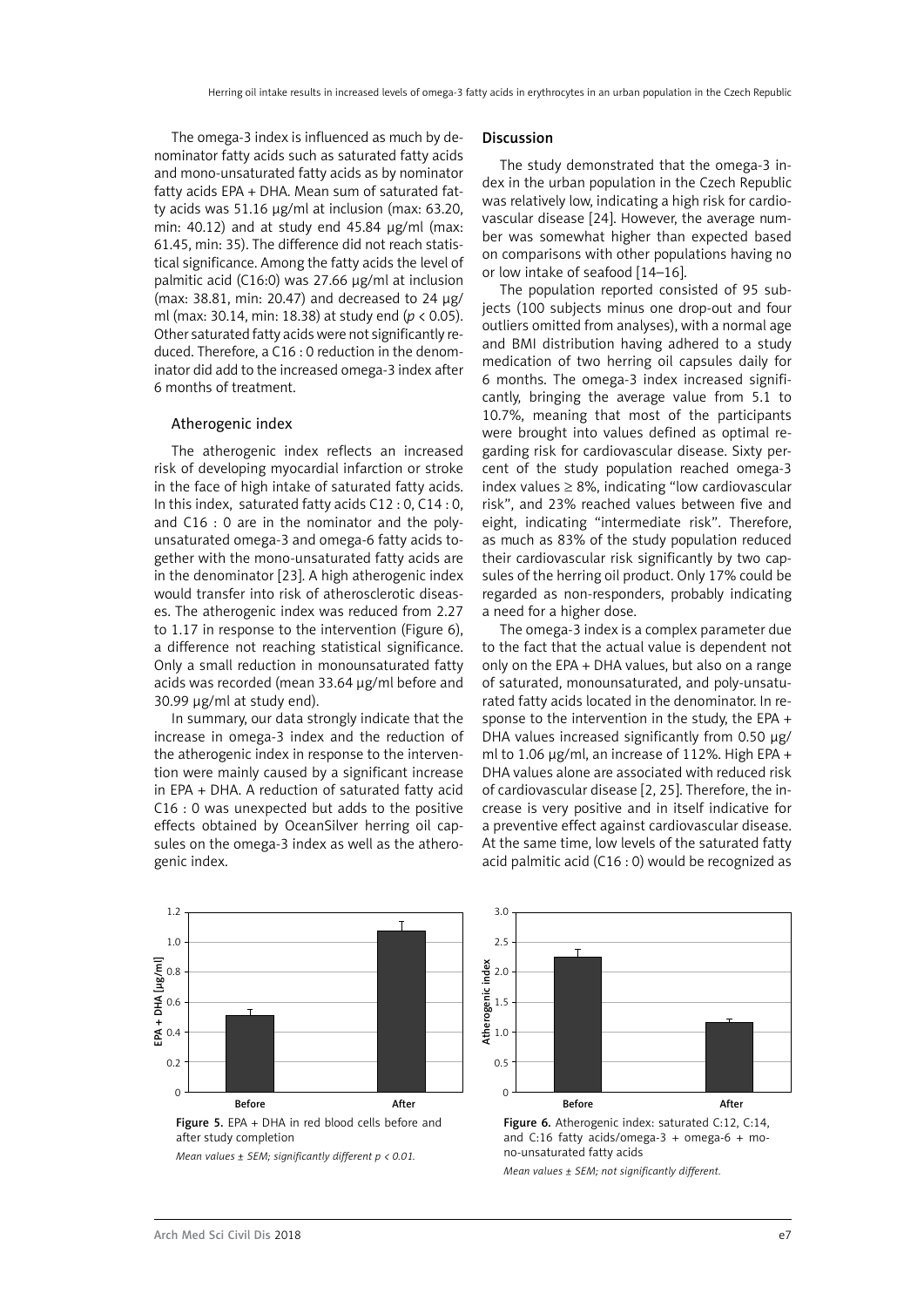beneficial. But how about oleic acid (C18 : 1 *n*-9), an important constituent of the Mediterranean diet, which is located along with saturated fatty acids on the denominator side? One would rather locate oleic acid on the beneficial side. These problems became even more evident when comparing values at inclusion with values at the study end, since treatment induced a significant reduction in palmitic acid located in the denominator of the omega-3 index ratio. A parameter where the intervention induces factors on the nominator but also in the denominator is problematic. Therefore, the omega-3 index, being a very valid parameter of marine omega-3 fatty acid intake and evaluation of cardiovascular risk, is probably less useful in intervention studies with omega-3 products. Another ratio separating saturated fatty acids from poly- and mono-unsaturated fatty acids is the atherogenic index. In the present study, this index was reduced by 12.5% in response to the intervention. Since the difference was not statistically significant, it only indicates reduced atherogenic risk.

Systemic low-grade inflammation is common in the adult population due to metabolic disarray connected to obesity or type 2 diabetes mellitus. A high intake of saturated fatty acids in combination with a low intake of seafood and antioxidants is blamed for part of the inflammatory situation common in our society. Unhealthy dietary habits with low intake of fish, fruit and vegetables is linked to a number of degenerative diseases, not only cardiovascular disease, but also dementia, and age-related macular degeneration.

Omega-3 capsules often contain fish oil from species groups such as sardines or anchovies [25]. The present study is possibly the first one to demonstrate potentially beneficial changes in blood fatty acid concentrations after intake of capsules containing oil from Atlantic herring. Thus, findings of the study may be used to diversify the sources from which omega-3 capsules may be manufactured. In addition, it could be possible to classify these capsules as particularly environmentally friendly, e.g., by using some kind of eco-labelling. Overfishing is otherwise a common and global problem while Atlantic herring in the North-East Atlantic is currently being fished sustainably [26].

In conclusion, the herring oil capsules used, providing a daily dose of 250 mg of omega-3 fatty acids as recommended by EU Health Authorities, increased the EPA + DHA concentration in red blood cells significantly in a Czech urban population with a high cardiovascular risk profile. The omega-3 index in the participants increased from suboptimal initial values to indexes consistent with low or intermediate cardiovascular risk in 83% of the study population. The reduction in the risk profile was mainly caused by an increase in the EPA + DHA concentration and to a minor extent by a reduction of the atherogenic palmitic acid. The sum of EPA + DHA seems to be a more robust indicator of risk, since the calculation of the omega-3 index includes a number of fatty acids which, like the monounsaturated fatty acids, do not represent a negative impact on cardiovascular disease risk. The herring oil capsules provide a safe and effective vehicle for omega-3 supplementation in humans.

# Acknowledgments

This study was supported in full by the company OceanSilver AS, Aalesund, Norway. Kind help with the collection of the human subjects' data and blood samples by the employees at Mediam, Prague, Czech Republic is acknowledged. Two anonymous peer reviewers provided insightful comments which have improved previous versions of the paper.

# Conflict of interest

The authors declare no conflict of interest.

#### References

- 1. Mackenbach JP. Convergence and divergence of life expectancy in Europe: a centennial view. Eur J Epidemiol 2013; 28: 229-40.
- 2. Nestel P, Clifton P, Colquhoun D, et al. Indications for omega-3 long chain polyunsaturated fatty acid in the prevention and treatment of cardiovascular disease. Heart Lung Circulation 2015; 24: 769-79.
- 3. Weylandt KH, Serini S, Chen YQ, et al. Omega-3 polyunsaturated fatty acids: the way forward in times of mixed evidence. BioMed Res Int 2015; 2015: 143109.
- 4. Colussi G, Catena C, Sechi LA. Omega-3 polyunsaturated fatty acids effects on the cardiometabolic syndrome and their role in cardiovascular disease prevention: an update from the recent literature. Recent Adv Cardiovasc Drug Discov 2014; 9: 78-96.
- 5. Kromhout D, de Goede J. Update on cardiometabolic health effects of omega-3 fatty acids. Curr Opin Lipidol 2014; 25: 85-90.
- 6. Mozaffarian D, Lemaitre RN, King IB, et al. Plasma phospholipid long chain omega-3 fatty acids and total and cause-specific mortality in older adults. Ann Intern Med 2013; 158: 515-25.
- 7. Calder PC, Yaqoob P. Marine omega-3 fatty acids and coronary heart disease. Curr Opinion Cardiol 2012; 27: 412-9.
- 8. Halim SA, Newby LK. Review: omega-3 fatty acid supplements provide no protective benefit in cardiovascular disease. Ann Intern Med 2012; 157: JC2-3.
- 9. Kwak SM, Myung S, Lee YJ, et al. Efficacy of omega-3 fatty acid supplements (eicosapentaenoic acid and docosahexaenoic acid) in the secondary prevention of cardiovascular disease: a meta-analysis of randomized, double-blind, placebo-controlled trials. Arch Intern Med 2012; 172: 686-94.
- 10. Alexander DD, Miller PE, Van Van Elswyk ME, Kuratko CN, Bylsma LC. A meta-analysis of randomized controlled